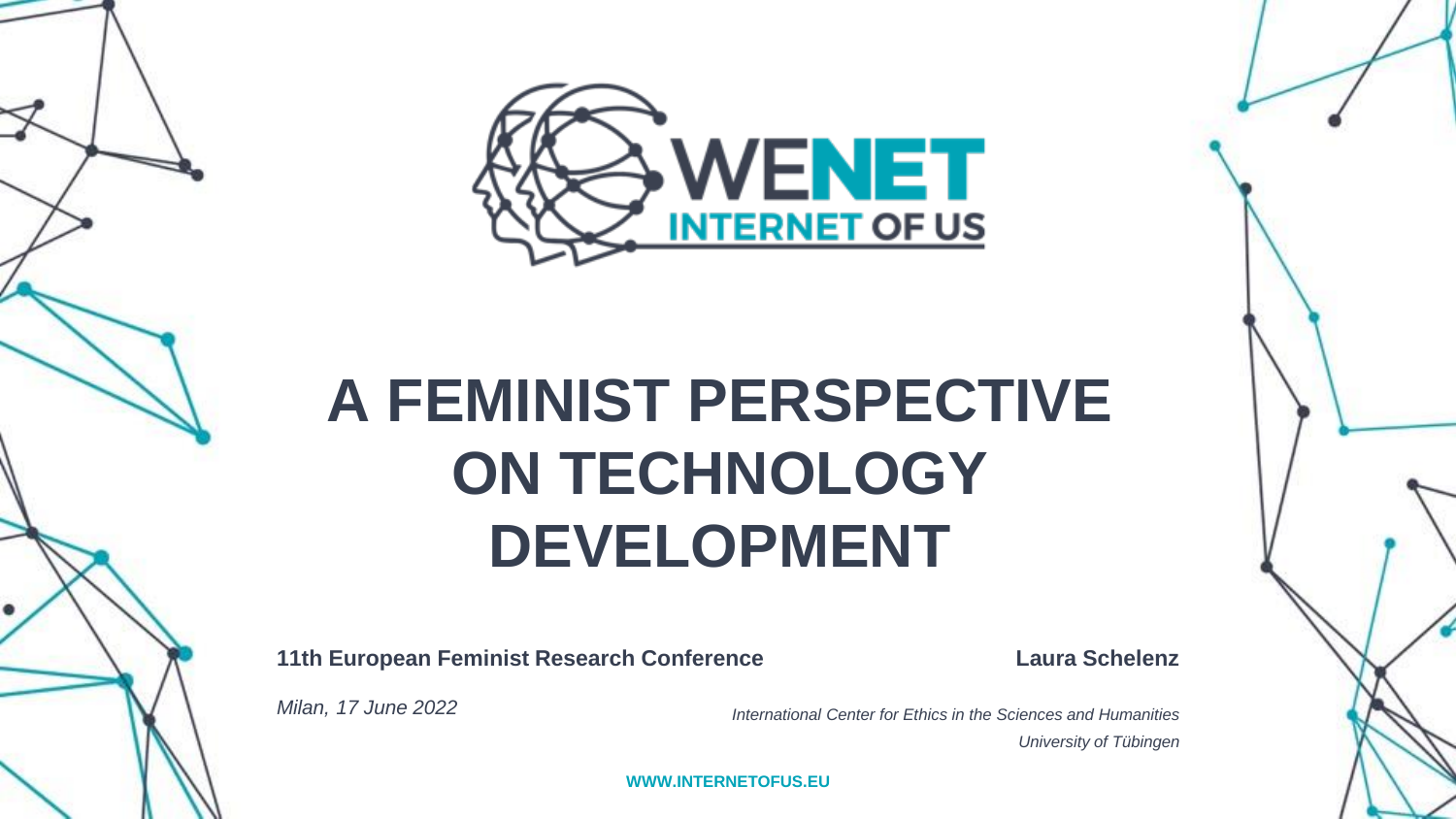



## **GENDER ASPECTS IN WENET RESEARCH AND THE TECHNOLOGY**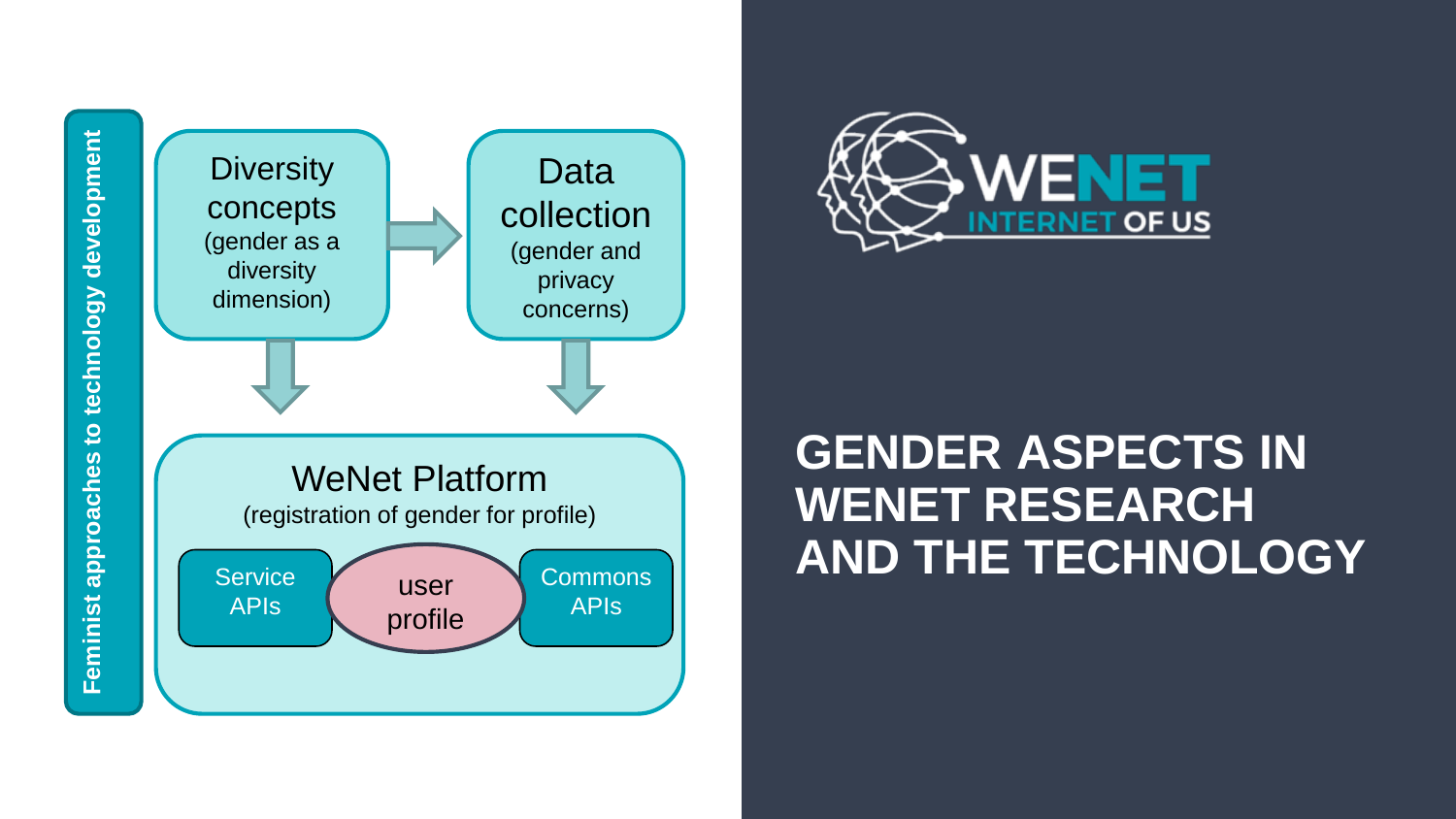#### **Feminist Technology Development**

Gender as a category of power  $\rightarrow$ must be contextualized in its application and analysis

Risk of reproducing gender bias through historical data

*"Data feminism asserts that data are not neutral or objective. They are the products of unequal social relations, and this context is essential for conducting accurate, ethical analysis."* 

(D'Ignazio and Klein 2020: 18).



Schelenz 2021: Reducing Bias through Contextualization, *Presentation at BIAS, Leibniz Universität Hannover, 9 October 2021*

*Schelenz 2022: Artificial Intelligence Between Oppression and Resistance: Black Feminist Perspectives on Emerging Technologies. In Ariane Hanemaayer (Ed.): Artificial Intelligence and Its Discontents. Cham: Springer International Publishing (Social and Cultural Studies of Robots and AI), pp. 225–249.*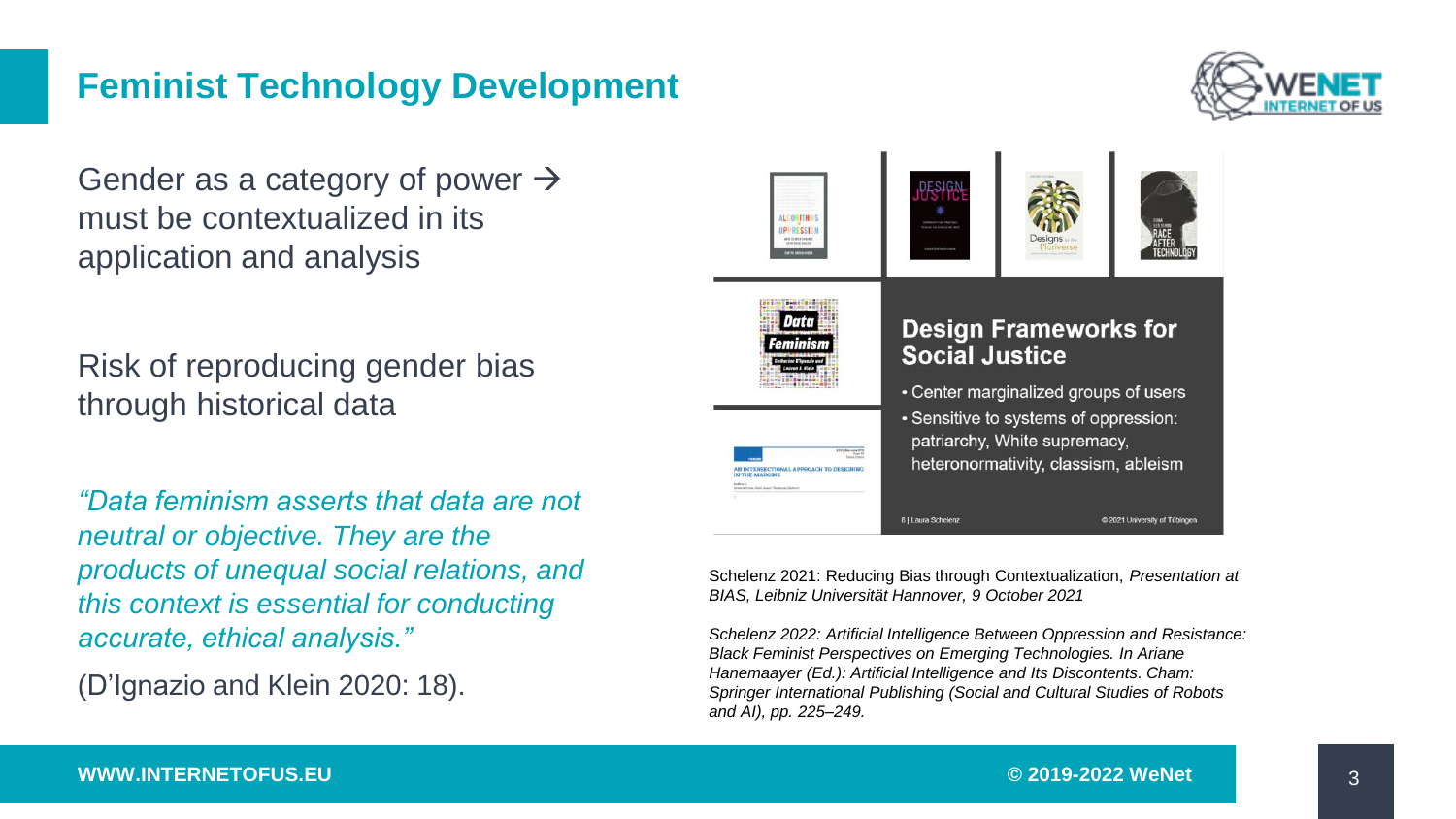## **Black Feminist Technology Design**





Safiya Umoja Noble 2018



Sheena Erete 2021



Ayanna Howard 2020 Yolanda A. Rankin 2021



#### **WWW.INTERNETOFUS.EU © 2019-2022 WeNet**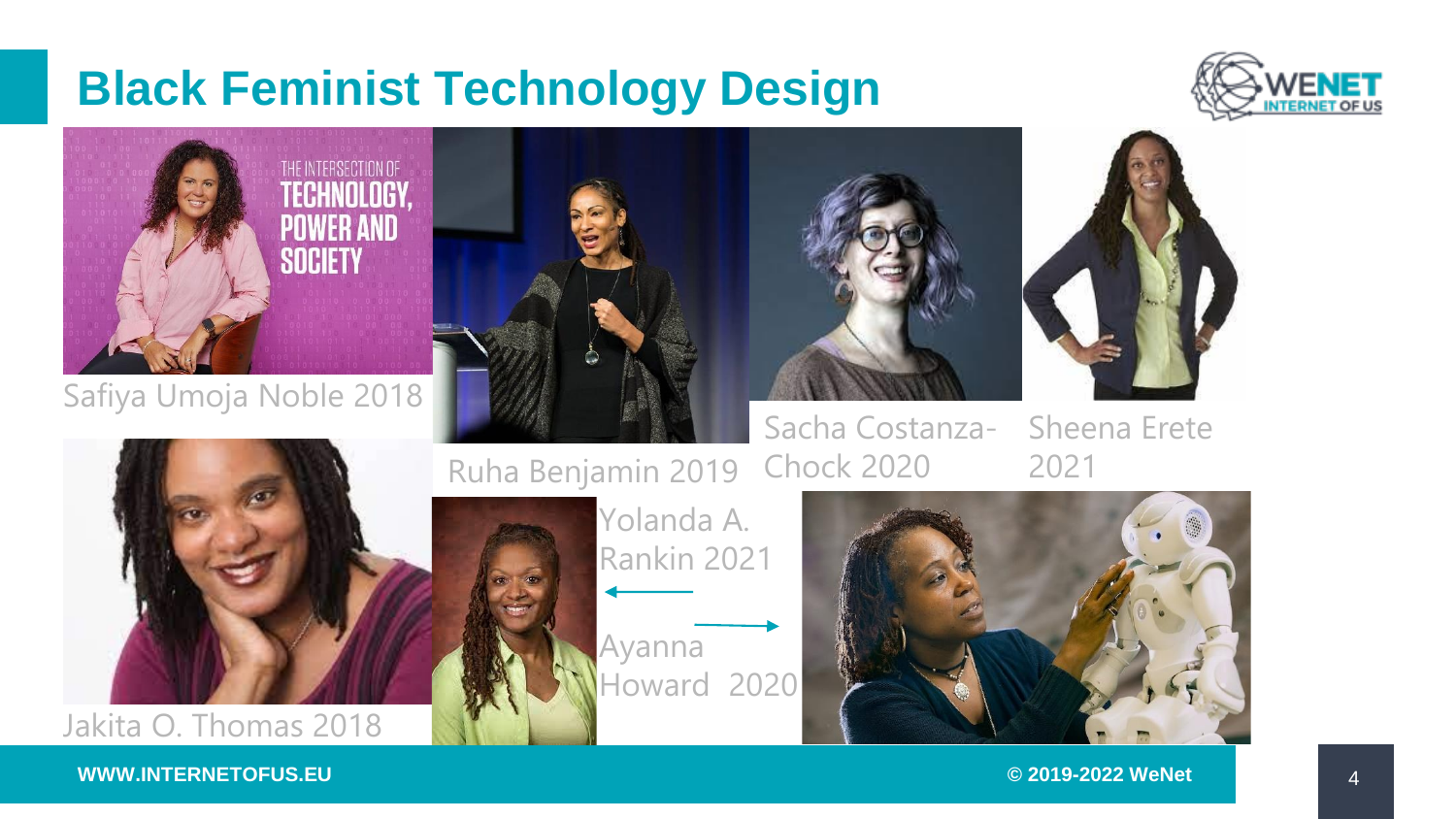## **Diversity from a feminist perspective**



"*We live in a society that includes a population of people who are all similar yet "different" in how they move through this world, experience this world, and are perceived by others in this world*"

*Anderson and Middleton 2018: 1*

Diversity as different positionalities; diversity-awareness as the acknowledgement of different positionalities in society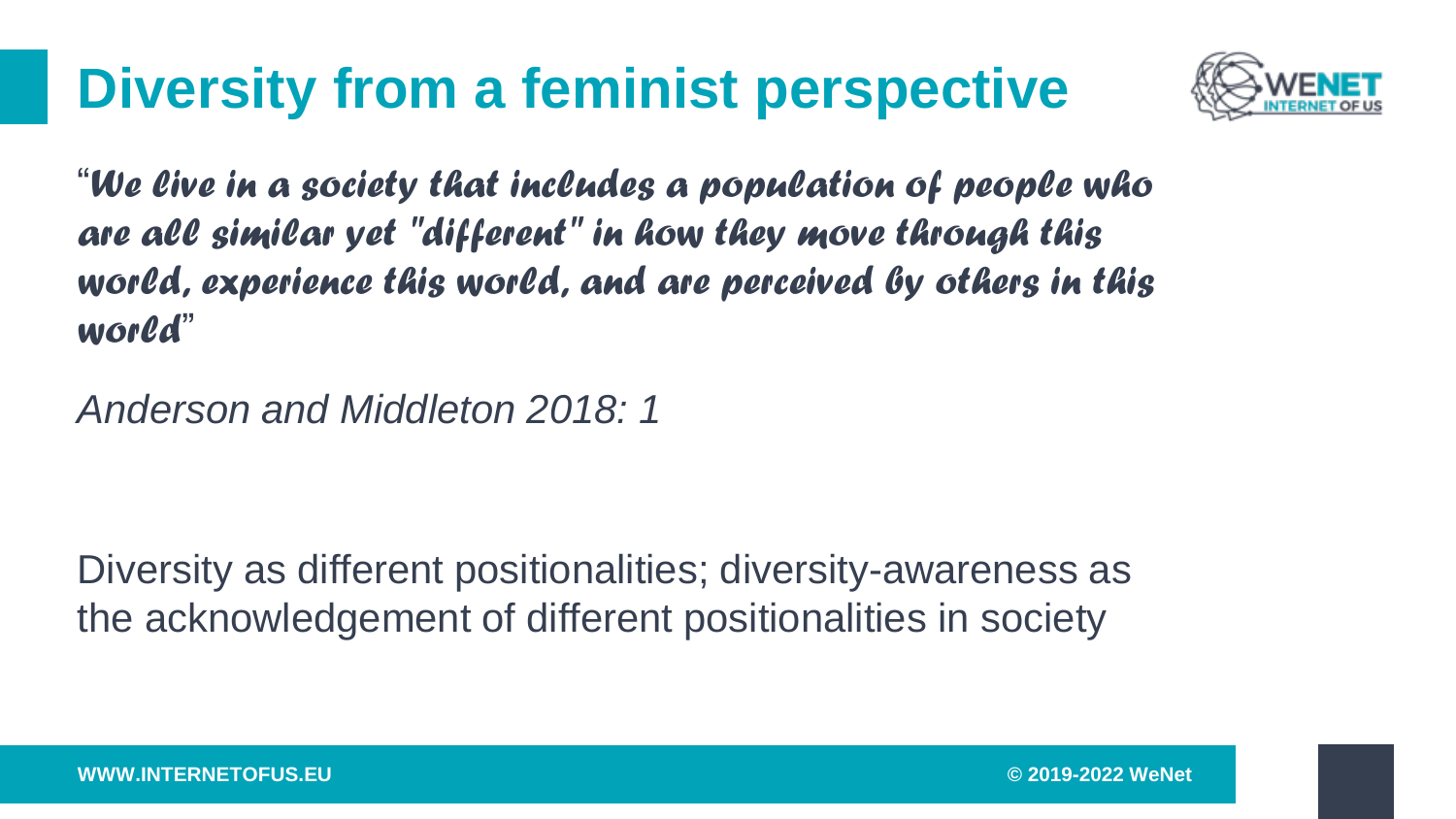#### **Diversity-aware technologies and feminist imaginaries**





Hyphen Labs: Neurospeculative Afrofeminism

**WWW.INTERNETOFUS.EU © 2019-2022 WeNet**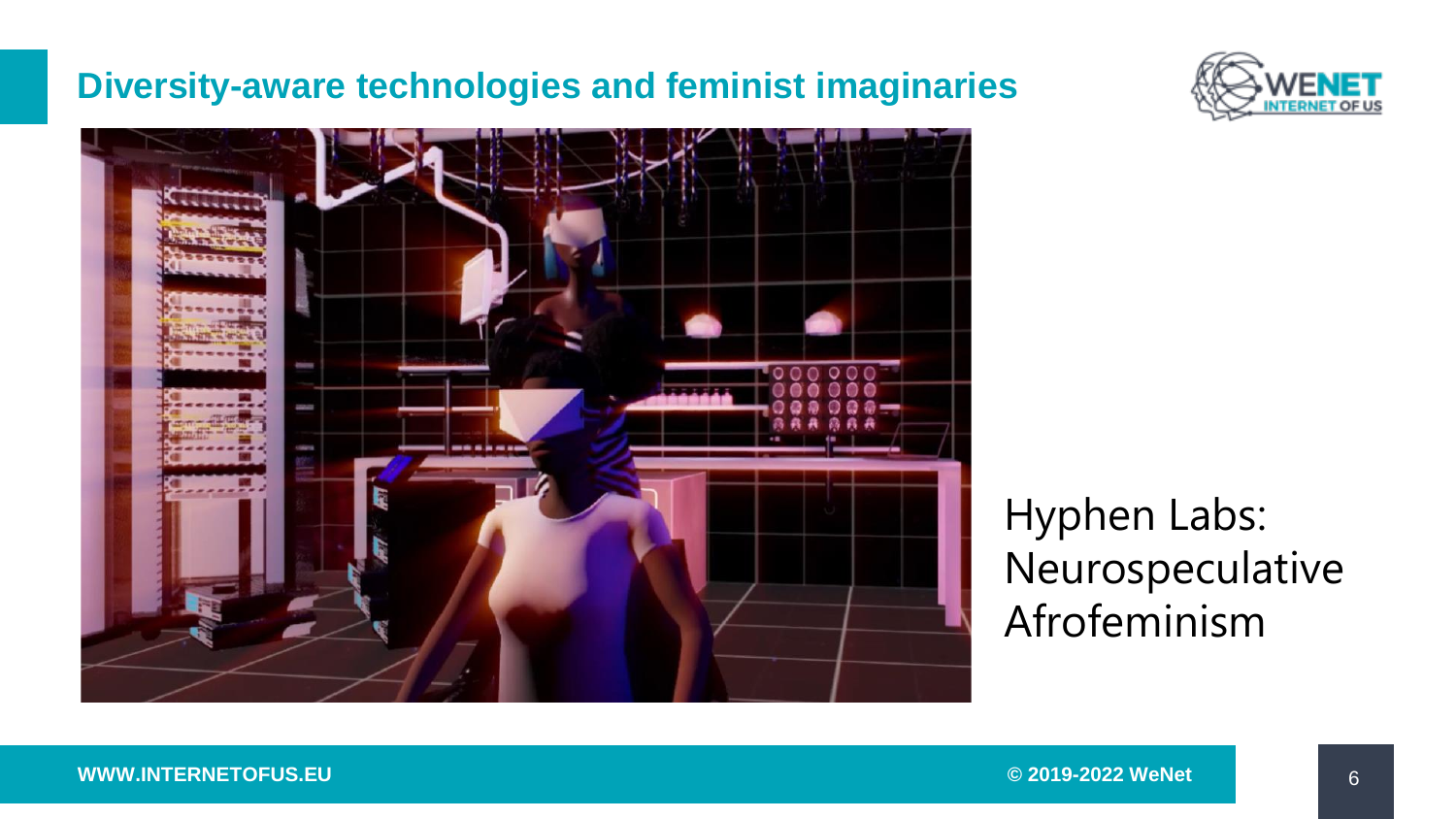## **Designing with feminism in mind**



Build *diversity-aware technology* = technology that takes into account the diversity of its users and is explicitly non-discriminatory.

*1) Represent diverse users in datasets that are employed to build computer models but be aware of the social context of this technology.* 

*2) Self-reflect our possible biases as system designers and question the assumption we hold.* 

*3) Conduct diversity-awareness training in technology development teams.*